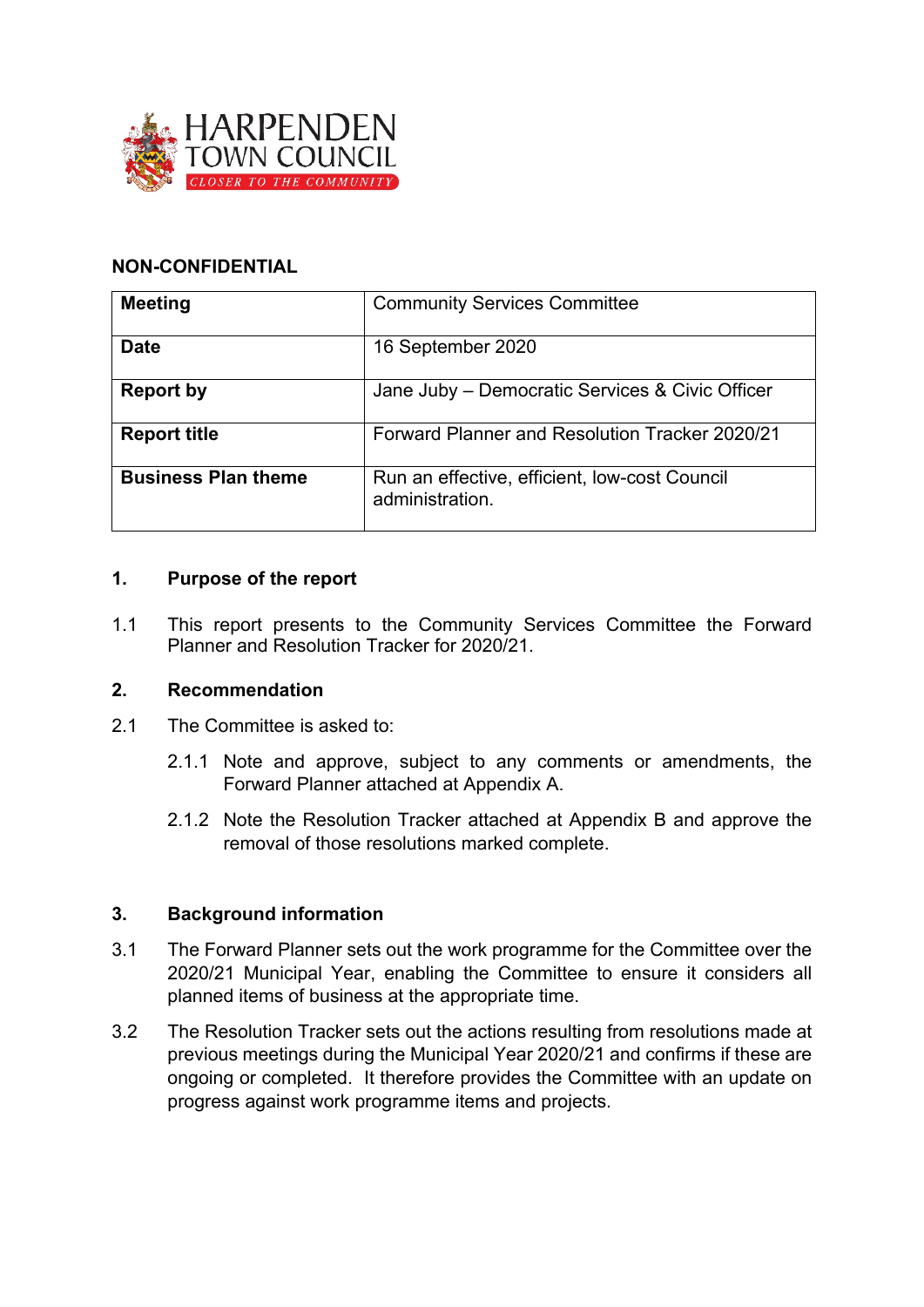### **4. Resource implications**

4.1 None.

### **5. Other implications**

| <b>Other Implications</b>           | <b>Comment</b> |
|-------------------------------------|----------------|
| Legal                               | <b>None</b>    |
| <b>Environment and biodiversity</b> | None           |
| <b>Crime and Disorder</b>           | None           |
| <b>Risk/Health &amp; Safety</b>     | None           |

## **6. Appendices**

**Appendix A – Community Services Committee Forward Planner 2020/21 Appendix B – Community Services Committee Resolution Tracker 2020/21**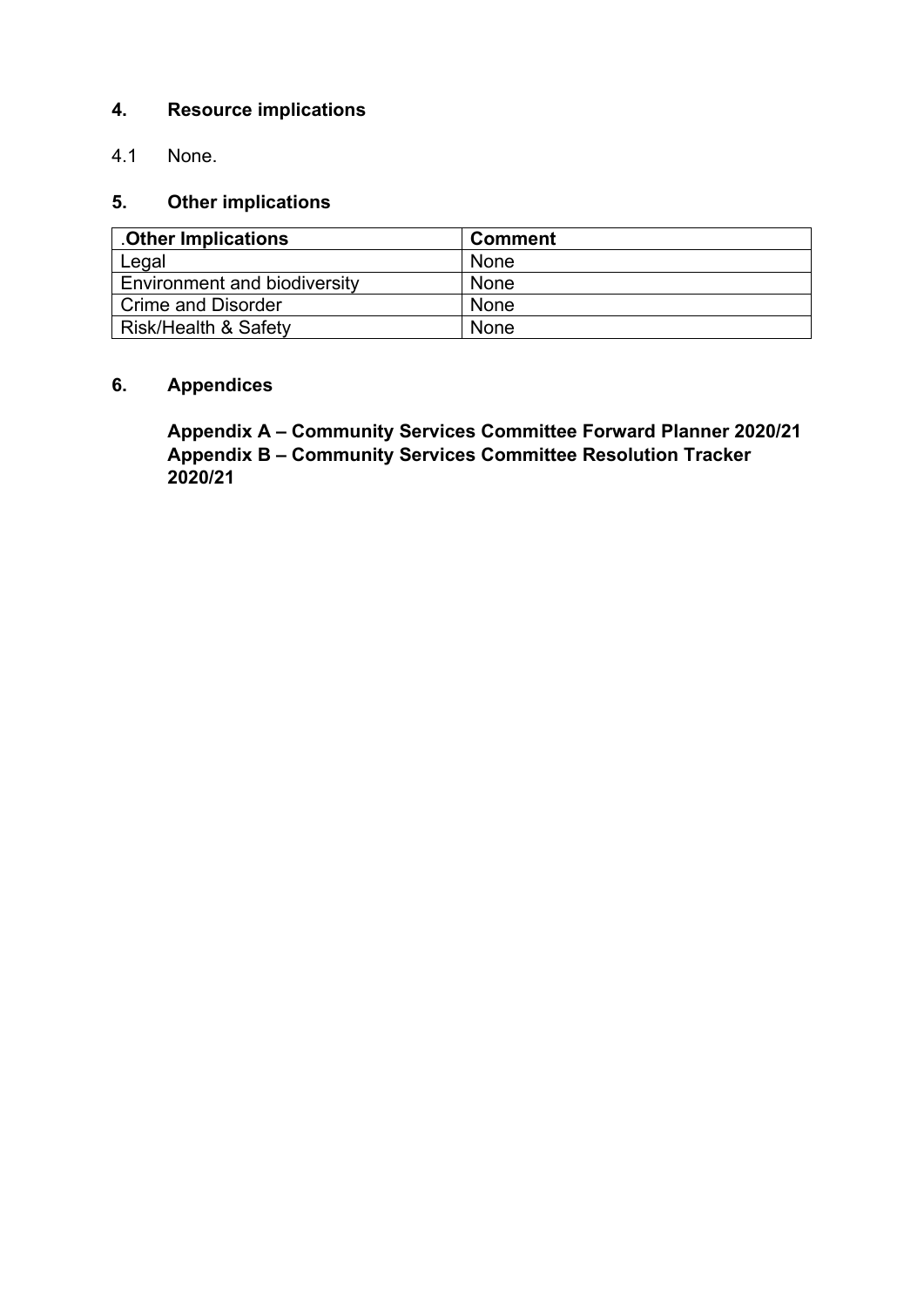## **APPENDIX A**

## **COMMUNITY SERVICES COMMITTEE FORWARD PLAN 2020-21**

| <b>Agenda item</b>                         | <b>Purpose</b>              | <b>Lead Officer</b>    |
|--------------------------------------------|-----------------------------|------------------------|
| 4 November 2020                            |                             |                        |
| <b>Commons and Greens Management Plan</b>  | Approve the                 | <b>Phil Wright</b>     |
|                                            | <b>Management Plans</b>     |                        |
| <b>Transport and Movement Strategy</b>     | <b>Consider CSC actions</b> | <b>Carl Cheevers</b>   |
|                                            | from the strategy           |                        |
| Cycling in Harpenden                       | Consider action plan to     | <b>Bailey Donoghue</b> |
|                                            | promote current cycling     |                        |
|                                            | routes                      |                        |
| Audit of Allotment fencing and replacement | Approval of priority        | <b>Phil Wright</b>     |
| of Holcroft garages                        | fencing and release of      |                        |
|                                            | capital reserves            |                        |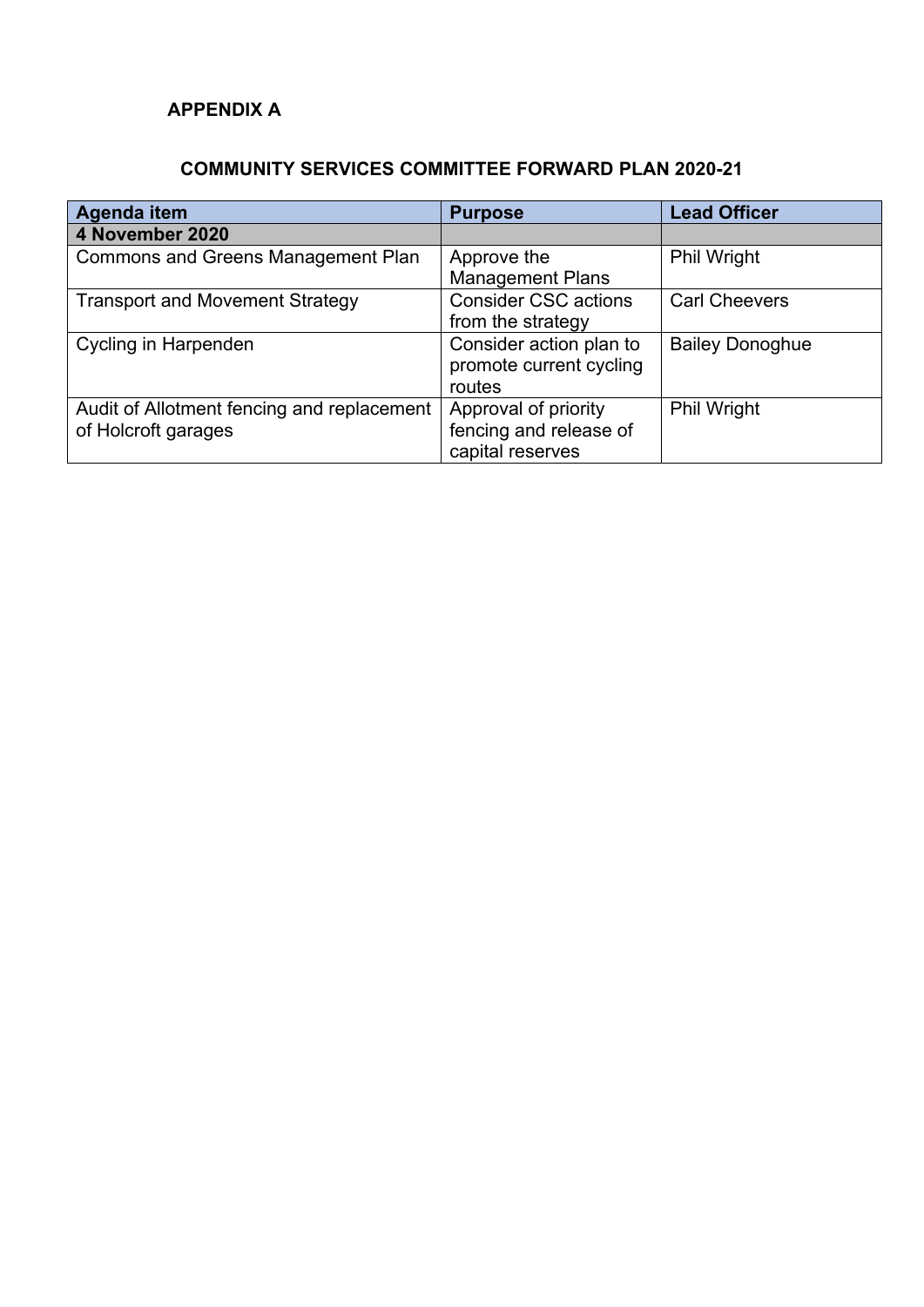# **COMMUNITY SERVICES COMMITTEE – RESOLUTION TRACKER**

# **Meeting Date : 18 March 2020**

| <b>No</b>      | Area of work                                                                                                             | <b>Resolution</b>                                                                                                                                                                                                                                                                                                                                | <b>Committee</b><br>Date /<br><b>Minute Ref</b> | <b>Completion</b><br><b>Target</b> | Lead<br><b>Officer</b><br><b>Initials</b> | <b>Progress</b>                                                                                                                                                                               |
|----------------|--------------------------------------------------------------------------------------------------------------------------|--------------------------------------------------------------------------------------------------------------------------------------------------------------------------------------------------------------------------------------------------------------------------------------------------------------------------------------------------|-------------------------------------------------|------------------------------------|-------------------------------------------|-----------------------------------------------------------------------------------------------------------------------------------------------------------------------------------------------|
| 1 <sub>1</sub> | <b>Appointment</b><br>of Contractor<br>for Harpenden<br><b>Floral</b><br><b>Displays</b><br>(Exempt<br><b>Business</b> ) | Approve the appointment of<br>(i)<br>the recommended Contractor<br>for the basic works:<br>(ii) Approve the contracting of<br>additional rail planters, subject<br>securing<br>necessary<br>to<br>Highways permissions.                                                                                                                          | 19/06/2019<br>8.1                               |                                    | <b>PW</b>                                 | In progress. New<br>contract issued 2019.<br><b>Barrier baskets</b><br>application approved<br>but installation<br>delayed due to<br>Covid19.                                                 |
| 2.             | <b>Commons &amp;</b><br><b>Greens</b><br><b>Byelaws</b>                                                                  | the<br>(i)<br>amendments<br>Approve<br>highlighted in green following<br>public<br>consultation<br>the<br>(Appendix B) and approve the<br>revised timescales against the<br>outlined actions tabled within<br>paragraph 3.4.<br>Remove the<br>reference to<br>(ii)<br>'cricket' in the Byelaws section<br>concerning Ball Games (Part 4,<br>17). | 18/9/19<br>15.5                                 |                                    | <b>SB</b>                                 | In progress -<br>Secretary of State has<br>refused permission to<br>implement the<br>Byelaws, clarification<br>from them on grounds<br>for refusal was being<br>sought prior to Covid-<br>19. |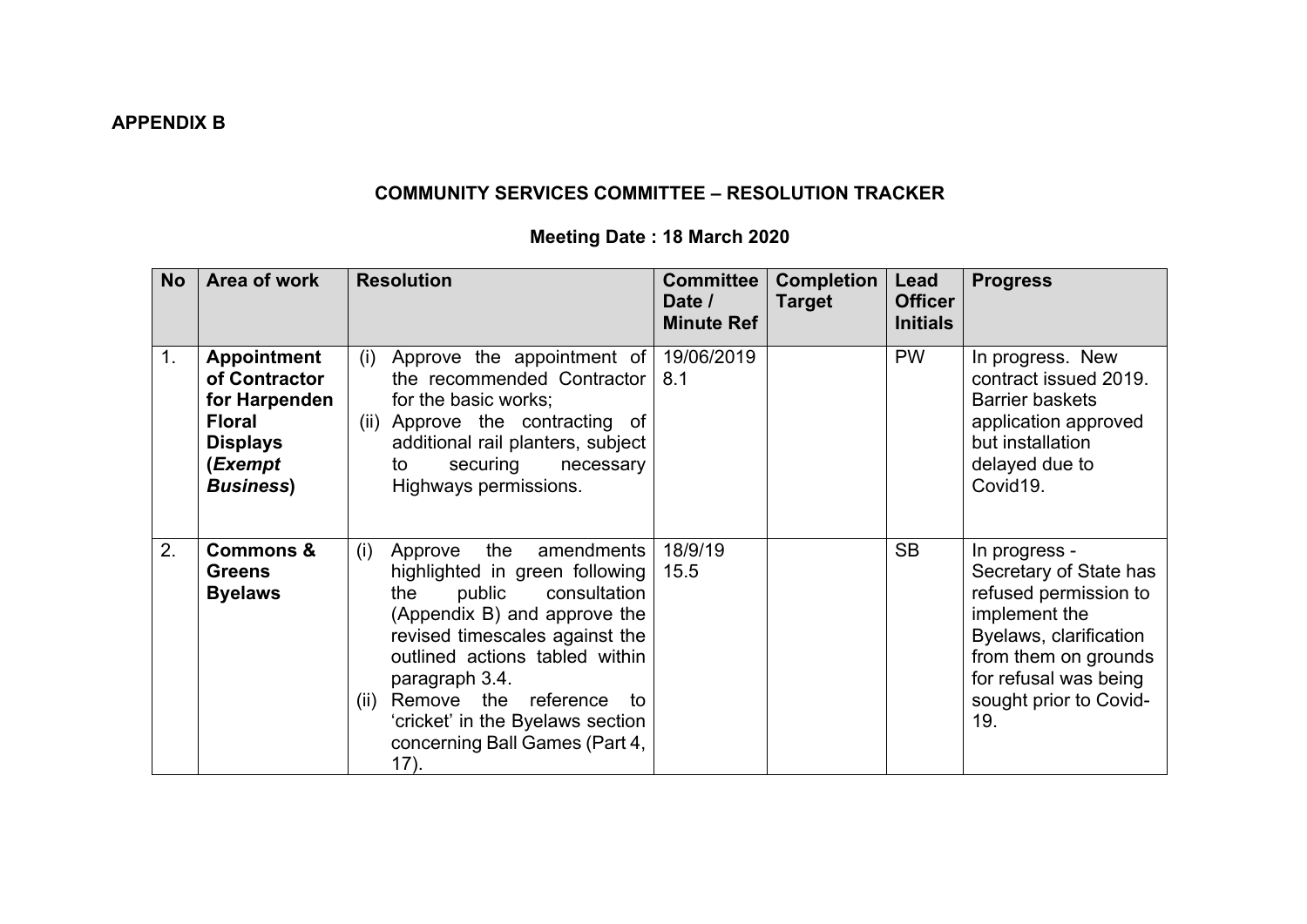| <b>No</b> | Area of work                                                        | <b>Resolution</b>                                                                                                                                                                                                                                                                                                                                                                                | <b>Committee</b><br>Date /<br><b>Minute Ref</b> | <b>Completion</b><br><b>Target</b> | Lead<br><b>Officer</b><br><b>Initials</b> | <b>Progress</b>                                                                                |
|-----------|---------------------------------------------------------------------|--------------------------------------------------------------------------------------------------------------------------------------------------------------------------------------------------------------------------------------------------------------------------------------------------------------------------------------------------------------------------------------------------|-------------------------------------------------|------------------------------------|-------------------------------------------|------------------------------------------------------------------------------------------------|
| 3.        | Outstanding<br>Tree Issues -<br><b>Sooty Bark</b><br><b>Disease</b> | Keep a watching brief on the<br>(i)<br>trees impacted by Sooty Bark<br>Disease;<br>Remove those trees situated<br>(ii)<br>by roadsides likely to present<br>the highest risks; and<br>(iii) Engage with the residents<br>whose trees are also affected.                                                                                                                                          | 18/9/19<br>15.7                                 |                                    | CC                                        | Complete<br>H&S works were<br>undertaken by<br>roadsides. Town<br>Clerk met with<br>residents. |
| 4.        | Lydekker<br><b>Park Signage</b><br><b>Replacement</b>               | (i)<br>Approve the design of the<br>proposed new signage for<br>Lydekker Park.<br>Approve<br>the<br>release<br><b>of</b><br>(ii)<br>earmarked reserves as set out<br>in paragraph 4.1 of the report.<br>Approve the proposed natural<br>(iii)<br>wooden style of signs with the<br>Harpenden Town<br>Council<br>coloured shield as the Town<br>Council's brand style of design<br>going forward. | 20.11.19<br>22.7                                |                                    | <b>KP</b>                                 | Complete. Planning<br>permission obtained,<br>installation due<br>shortly.                     |
| 5.        | <b>Request for</b><br><b>Memorial</b><br><b>Bench Plaque</b>        | Approve that a memorial plaque for<br>lan Fulton can be provided by the<br>Scouts for display on the bench at<br>the front of Park Hall.                                                                                                                                                                                                                                                         | 20.11.19<br>22.10                               |                                    | <b>PW</b>                                 | Complete. Plaque<br>installed.                                                                 |
| 6.        | <b>Horseride</b><br><b>Improvements</b>                             | Approve the next phase of<br>(i)<br>pathway improvements around the<br>Common as set out in Appendix B.<br>(ii) Release earmarked reserves to                                                                                                                                                                                                                                                    | 13/01/20<br>30.2                                |                                    | <b>JR</b>                                 | In progress. Delayed<br>due to Covid-19.                                                       |